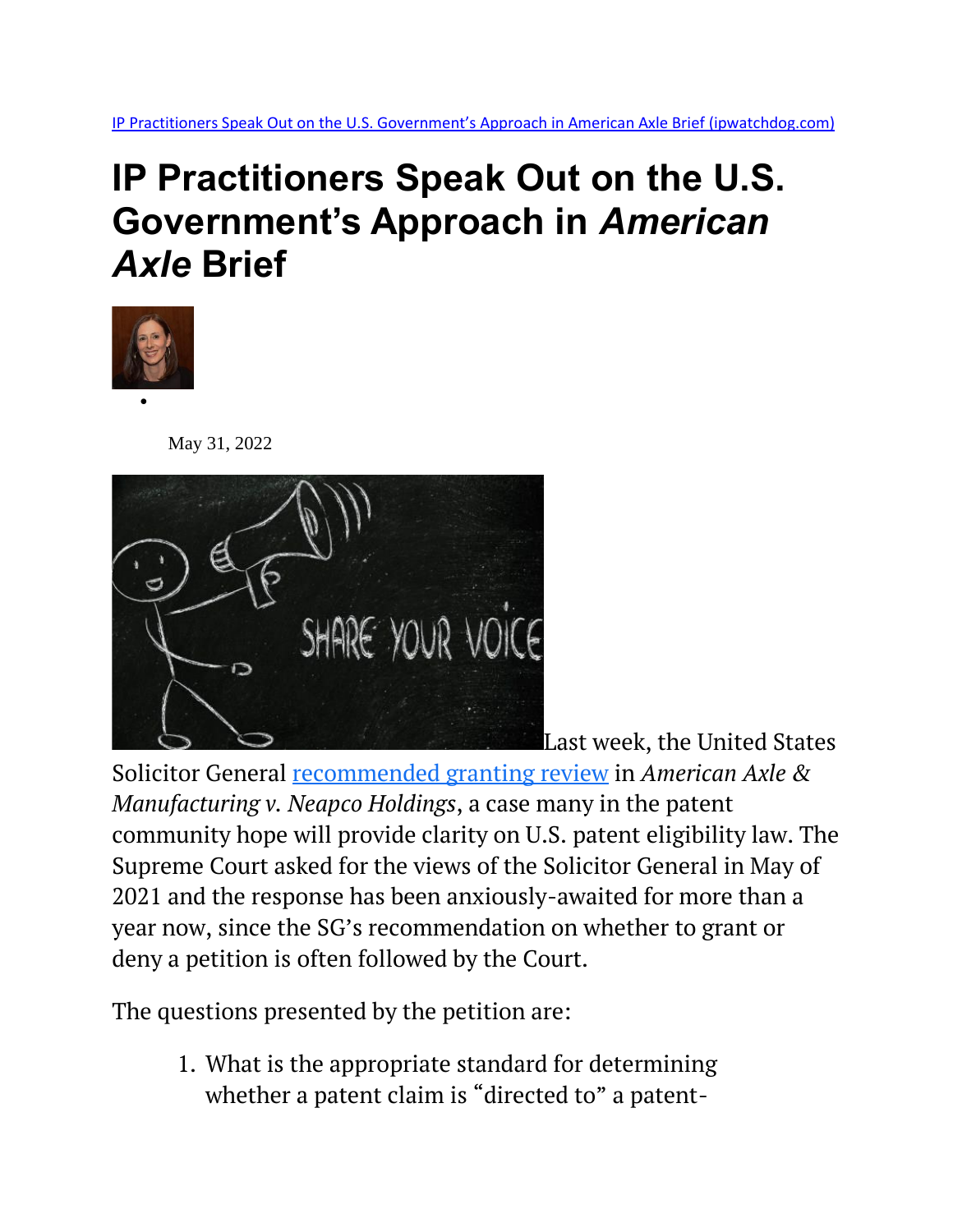ineligible concept under step 1 of the Court's two-step framework for determining whether an invention is eligible for patenting under 35 U.S.C. § 101?

2. Is patent eligibility (at each step of the Court's two-step framework) a question of law for the court based on the scope of the claims or a question of fact for the jury based on the state of art at the time of the patent?

The brief explains in no uncertain terms that claim 22 of the patent at issue does not "simply describe or recite" a natural law and ultimately should have been held patent eligible. The SG recommends granting the petition as to the first question presented by American Axle, "as framed in this brief," but deferring question two, since "[t]he answer to that satellite procedural question depends on the substantive Section 101 standard."

IPWatchdog asked stakeholders to weigh in on whether the SG took the right approach and what this latest development means for the fate of U.S. patent eligibility. Here is what they had to say.



The SG's approach is correct, and while I understand why the focus is on Question 1, Question 2 is equally important. Section 101 has plagued patent litigants for years, the Federal Circuit is clearly divided on the issue, and parties need clarity on patent eligibility. *American Axle* is a good vehicle for a Section 101 analysis because the claim at issue is relatively simple, it relies on the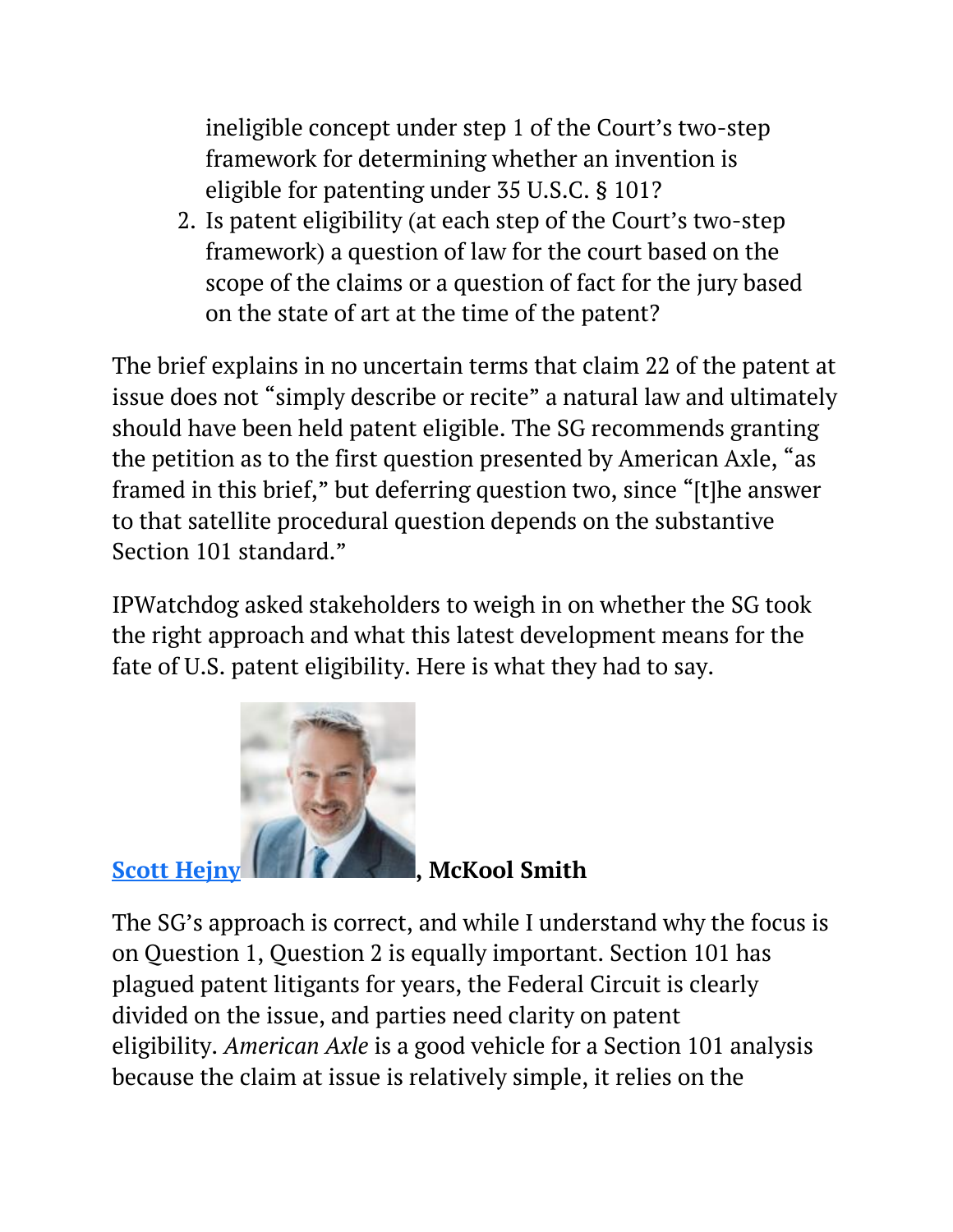application of a law of nature (Hooke's law) to a process for manufacturing a tangible, physical element, and it provides the Supreme Court with relatively straightforward case for clarifying patent eligibility. No doubt there will still be challenges applying a single test to all areas (like software and life sciences), but the current *status quo* is untenable.

But we also need an answer as to whether patent eligibility is a legal, factual, or hybrid question. I think the Supreme Court will grant *cert* in this case, and I'm hopeful that it will address both questions. It's unlikely that the Court will take up another Section 101 case for some time, and I feel certain that's why the SG felt the need to focus on the criticality of Question 1.



**[Miranda Jones](https://www.porterhedges.com/professionals-MirandaYJones) , Porter Hedges**

SCOTUS's call for the views of the Solicitor General in response to the American Axle petition already signaled the Court's interest in potentially again taking up the issue of patent eligibility under Section 101. Given the opinions at the Federal Circuit and the amici briefing, it would be difficult for the Court to ignore the current confusion around the application of its *Alice* and *Mayo* decisions. Given the Solicitor General's recommendation that the Court grant American Axle's cert petition as to the first question, we would be surprised if the Court does not do so. Usually, a call for the views of the SG coupled with a grant recommendation from the SG results in a cert grant. Either way, however, uncertainty around patent eligibility will likely persist at least through 2022. If the Court grants cert, there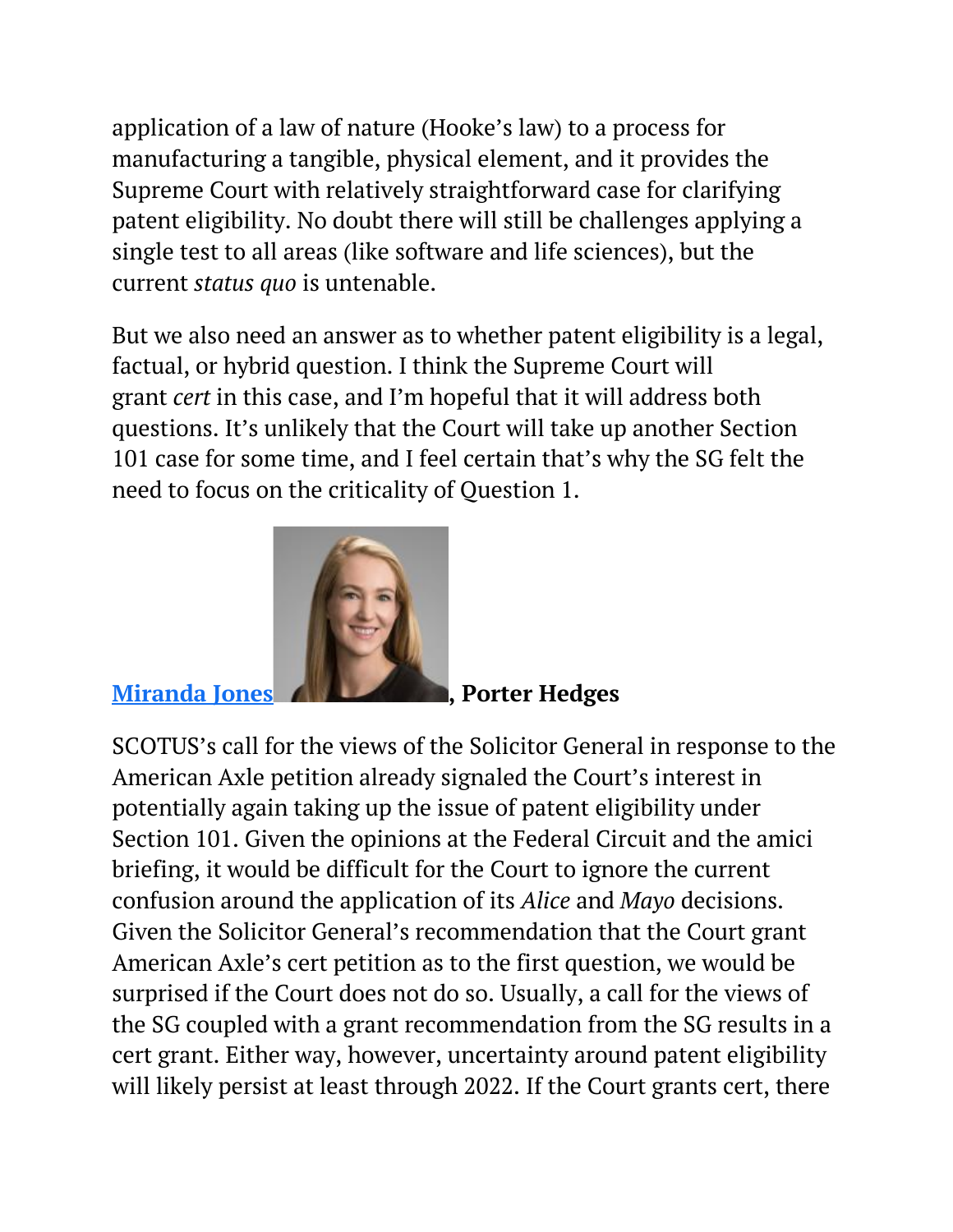will be uncertainty until briefing is complete, argument occurs, and Court's decision is issued. And the Court may not be able to provide any substantively useful clarification. But if the Court declines to grant cert, there also will be uncertainty as we continue to muddle along under the current framework.

With respect to whether patent eligibility is a question of law or fact, the SG's recommendation is reasonable. Depending on the framework adopted, there may exist underlying questions of fact to the overarching question of law.



**[Jonathan Stroud](https://www.ipwatchdog.com/people/jonathan-stroud/) [,](https://www.ipwatchdog.com/people/jonathan-stroud/) Unified Patents**

The SG, as expected, had been waiting until the USPTO leadership was sat to move forward with their brief. It made the case for certiorari well by reframing question 1—both expanding and narrowing its focus to something that seemed, at least to me, more manageable for the Court to consider. It was shrewd to pass on the second question entirely; it makes the first more attractive. If the Court doesn't grant this, it seems unlikely they'll ever revisit *Alice*.



**[Wendy Verlander](https://verlanderllp.com/leadership/wendy-verlander/) [,](https://verlanderllp.com/leadership/wendy-verlander/) Verlander LLP**